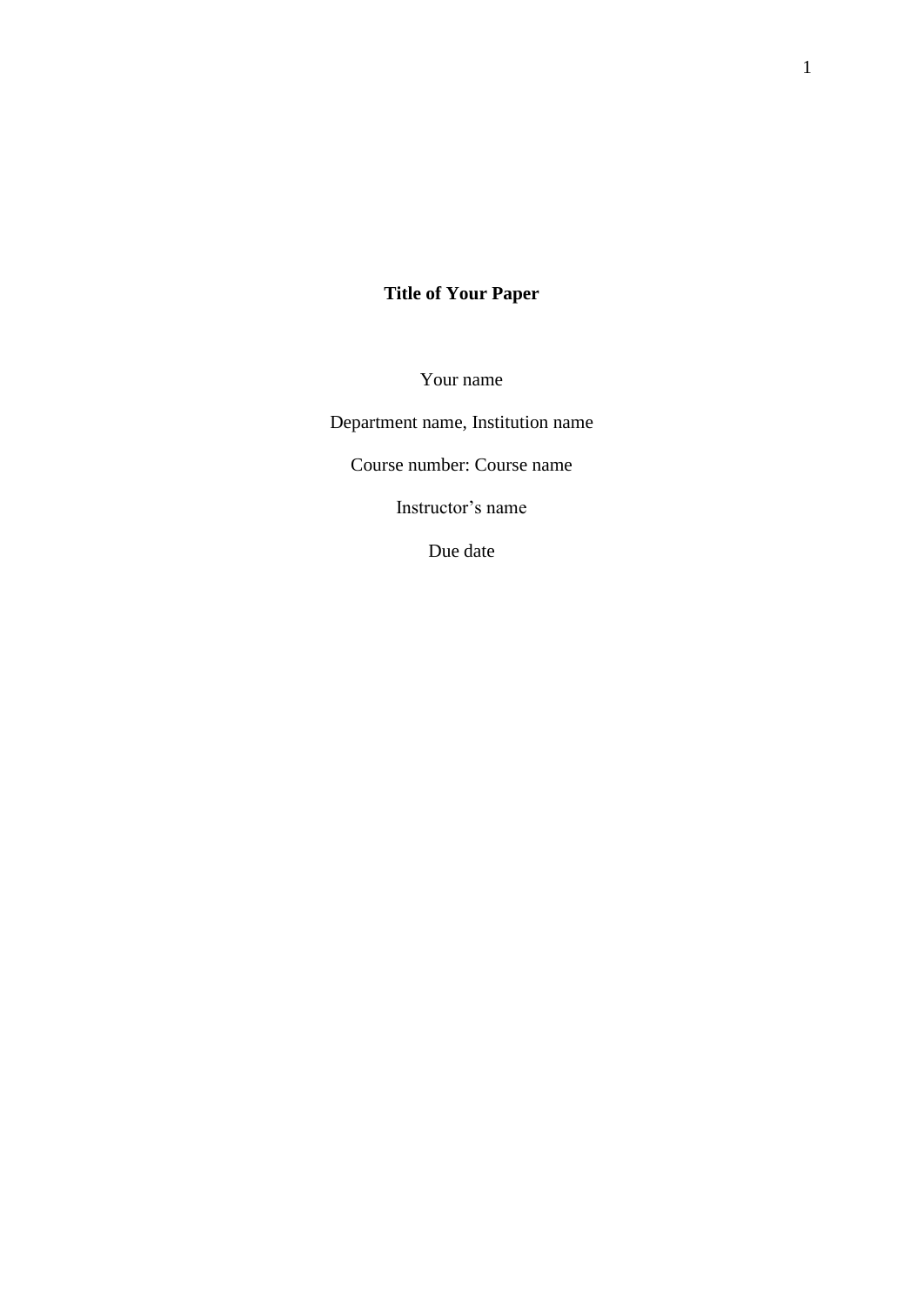#### **Title of Your Paper**

Lorem ipsum dolor sit amet, consectetur adipiscing elit. In nec risus pretium, condimentum leo imperdiet, iaculis lacus (Author, 2020). Curabitur volutpat sagittis facilisis. Aliquam eget magna pharetra, venenatis metus vel, volutpat nunc. In feugiat ligula quis tellus consectetur malesuada vel et risus. Etiam tempor nisl eu metus facilisis, eget venenatis elit varius. Maecenas nec justo lobortis nulla convallis dapibus commodo ac velit. Vestibulum fringilla eleifend ante, ut cursus eros condimentum a. In urna odio, tempus sit amet erat ullamcorper, iaculis condimentum lectus (Author et al., 2020). Phasellus efficitur mi ligula, ac pretium nulla maximus et. Duis imperdiet varius eros eget lacinia. Sed laoreet commodo ex eget vestibulum. Vivamus finibus in turpis nec congue. Curabitur quis tellus non diam sodales ultrices eu in magna (Author & Author, 2020).

Mauris facilisis libero eget nibh pulvinar, sed pulvinar est sollicitudin. Nam vel ex ornare elit blandit iaculis. Sed venenatis magna ut congue fermentum. Pellentesque suscipit vitae erat in varius. Suspendisse porta aliquet arcu et ornare. Quisque quis tellus dolor. Morbi mi turpis, dictum sed purus tempor, aliquam consequat ex (Author & Author, 2020). Vestibulum tincidunt et tortor id accumsan. Cras nec arcu eros. Duis consequat nisl eros. Aliquam erat volutpat. Nunc ac sapien nisi. Duis imperdiet ultricies lectus, ac ullamcorper massa vulputate vel. Duis erat massa, finibus condimentum pulvinar id, elementum eu augue. Mauris lobortis ligula eu sollicitudin eleifend. Integer diam purus, feugiat sed turpis eget, finibus euismod velit (Author, 2020).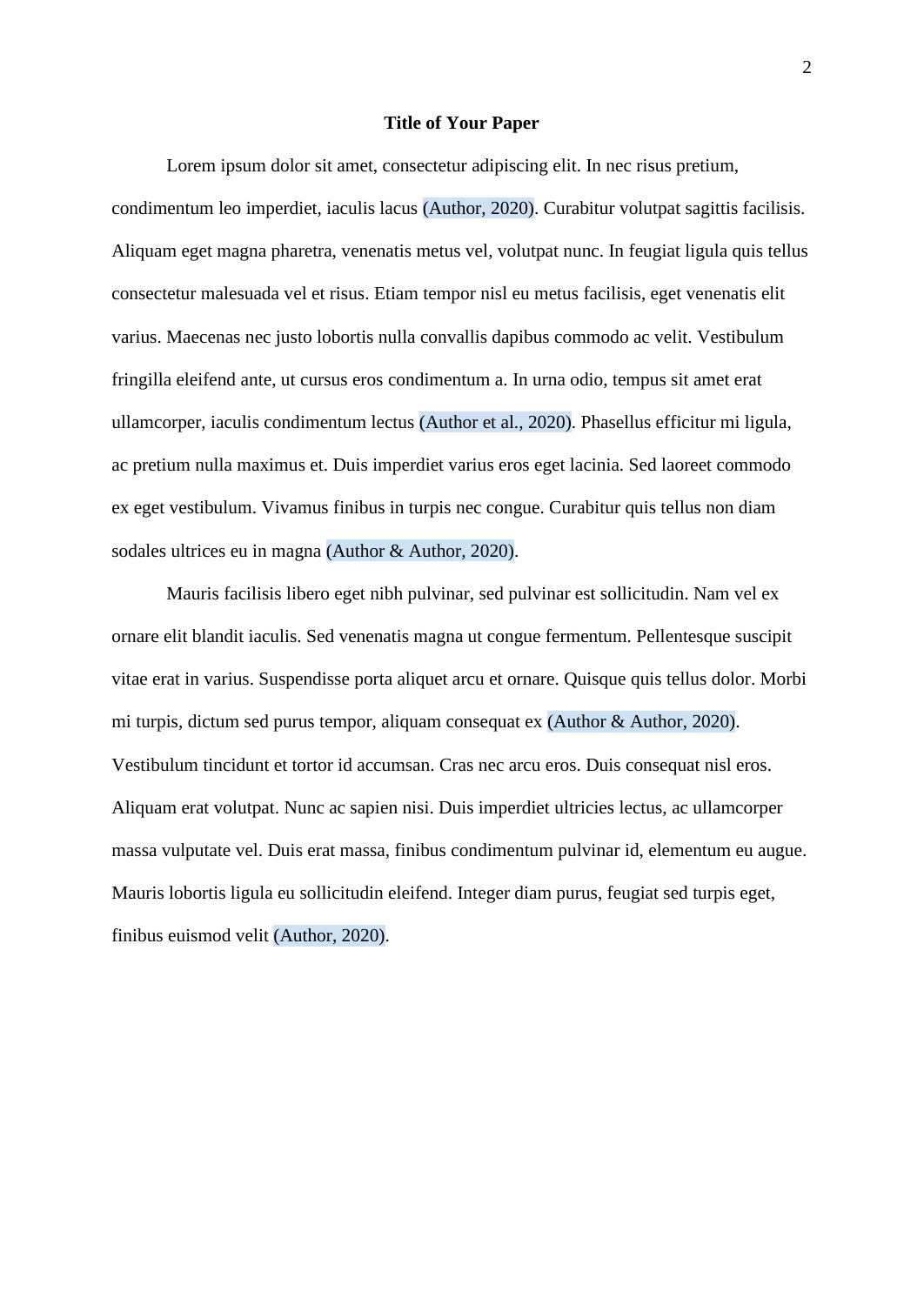## **Heading Level 1**

Lorem ipsum dolor sit amet, consectetur adipiscing elit. In nec risus pretium,

condimentum leo imperdiet, iaculis lacus. Curabitur volutpat sagittis facilisis.

# **Heading Level 2**

Aliquam eget magna pharetra, venenatis metus vel, volutpat nunc. In feugiat ligula quis tellus consectetur malesuada vel et risus.

# *Heading Level 3*

Etiam tempor nisl eu metus facilisis, eget venenatis elit varius. Maecenas nec justo lobortis nulla convallis dapibus commodo ac velit.

**Heading Level 4.** Vestibulum fringilla eleifend ante, ut cursus eros condimentum. In urna odio, tempus sit amet erat ullamcorper, iaculis condimentum lectus.

*Heading Level 5.* Phasellus efficitur mi ligula, ac pretium nulla maximus et. Duis imperdiet varius eros eget lacinia. Sed laoreet commodo ex eget vestibulum.